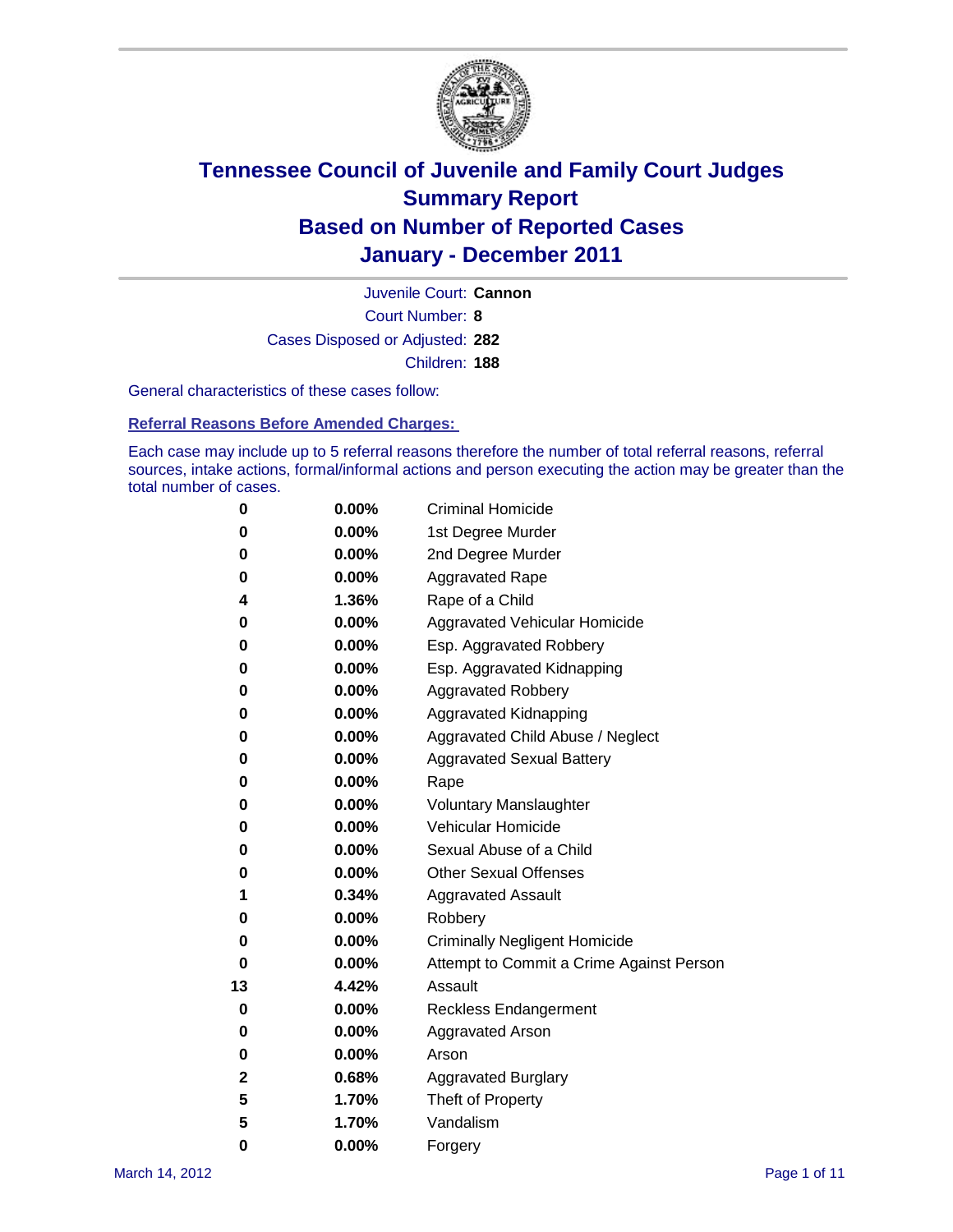

Juvenile Court: **Cannon**

Court Number: **8**

Cases Disposed or Adjusted: **282**

Children: **188**

#### **Referral Reasons Before Amended Charges:**

Each case may include up to 5 referral reasons therefore the number of total referral reasons, referral sources, intake actions, formal/informal actions and person executing the action may be greater than the total number of cases.

| 0           | 0.00% | <b>Worthless Checks</b>                                     |
|-------------|-------|-------------------------------------------------------------|
| 0           | 0.00% | Illegal Possession / Fraudulent Use of Credit / Debit Cards |
| 3           | 1.02% | <b>Burglary</b>                                             |
| 0           | 0.00% | Unauthorized Use of a Vehicle                               |
| 0           | 0.00% | <b>Cruelty to Animals</b>                                   |
| 0           | 0.00% | Sale of Controlled Substances                               |
| 1           | 0.34% | <b>Other Drug Offenses</b>                                  |
| 15          | 5.10% | Possession of Controlled Substances                         |
| 0           | 0.00% | <b>Criminal Attempt</b>                                     |
| 0           | 0.00% | Carrying Weapons on School Property                         |
| 0           | 0.00% | Unlawful Carrying / Possession of a Weapon                  |
| 0           | 0.00% | <b>Evading Arrest</b>                                       |
| 0           | 0.00% | Escape                                                      |
| 1           | 0.34% | Driving Under Influence (DUI)                               |
| 13          | 4.42% | Possession / Consumption of Alcohol                         |
| 0           | 0.00% | Resisting Stop, Frisk, Halt, Arrest or Search               |
| 0           | 0.00% | <b>Aggravated Criminal Trespass</b>                         |
| 1           | 0.34% | Harassment                                                  |
| 0           | 0.00% | Failure to Appear                                           |
| 1           | 0.34% | Filing a False Police Report                                |
| 0           | 0.00% | Criminal Impersonation                                      |
| 20          | 6.80% | <b>Disorderly Conduct</b>                                   |
| $\mathbf 2$ | 0.68% | <b>Criminal Trespass</b>                                    |
| 2           | 0.68% | <b>Public Intoxication</b>                                  |
| 0           | 0.00% | Gambling                                                    |
| 13          | 4.42% | Traffic                                                     |
| 0           | 0.00% | <b>Local Ordinances</b>                                     |
| 0           | 0.00% | Violation of Wildlife Regulations                           |
| 0           | 0.00% | Contempt of Court                                           |
| 17          | 5.78% | Violation of Probation                                      |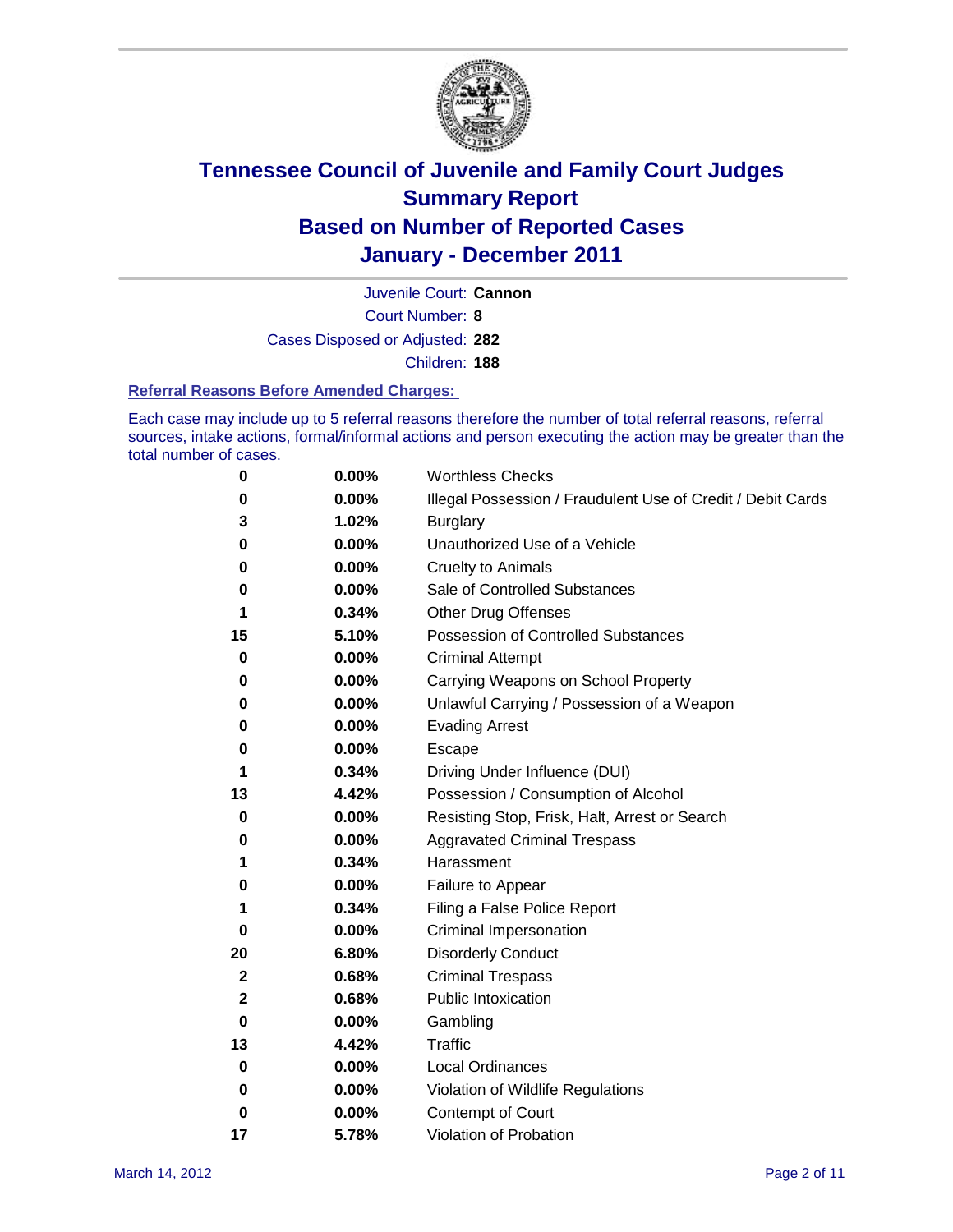

Court Number: **8** Juvenile Court: **Cannon** Cases Disposed or Adjusted: **282** Children: **188**

#### **Referral Reasons Before Amended Charges:**

Each case may include up to 5 referral reasons therefore the number of total referral reasons, referral sources, intake actions, formal/informal actions and person executing the action may be greater than the total number of cases.

| 294          | 100.00%  | <b>Total Referrals</b>                 |
|--------------|----------|----------------------------------------|
| 1            | 0.34%    | Other                                  |
| 0            | 0.00%    | <b>Consent to Marry</b>                |
| 0            | $0.00\%$ | <b>Request for Medical Treatment</b>   |
| 13           | 4.42%    | <b>Child Support</b>                   |
| 0            | $0.00\%$ | Paternity / Legitimation               |
| 0            | $0.00\%$ | Visitation                             |
| 9            | 3.06%    | Custody                                |
| 12           | 4.08%    | <b>Foster Care Review</b>              |
| 0            | $0.00\%$ | <b>Administrative Review</b>           |
| 58           | 19.73%   | <b>Judicial Review</b>                 |
| 0            | $0.00\%$ | Violation of Informal Adjustment       |
| $\bf{0}$     | $0.00\%$ | <b>Violation of Pretrial Diversion</b> |
| $\mathbf{2}$ | 0.68%    | <b>Termination of Parental Rights</b>  |
| 15           | 5.10%    | Dependency / Neglect                   |
| $\bf{0}$     | $0.00\%$ | <b>Physically Abused Child</b>         |
| 0            | 0.00%    | <b>Sexually Abused Child</b>           |
| 4            | 1.36%    | Violation of Curfew                    |
| 0            | $0.00\%$ | Violation of a Valid Court Order       |
| 7            | 2.38%    | Possession of Tobacco Products         |
| $\mathbf 0$  | $0.00\%$ | Out-of-State Runaway                   |
| 13           | 4.42%    | In-State Runaway                       |
| 39           | 13.27%   | Truancy                                |
| $\mathbf 2$  | 0.68%    | Unruly Behavior                        |
| 0            | $0.00\%$ | Violation of Aftercare                 |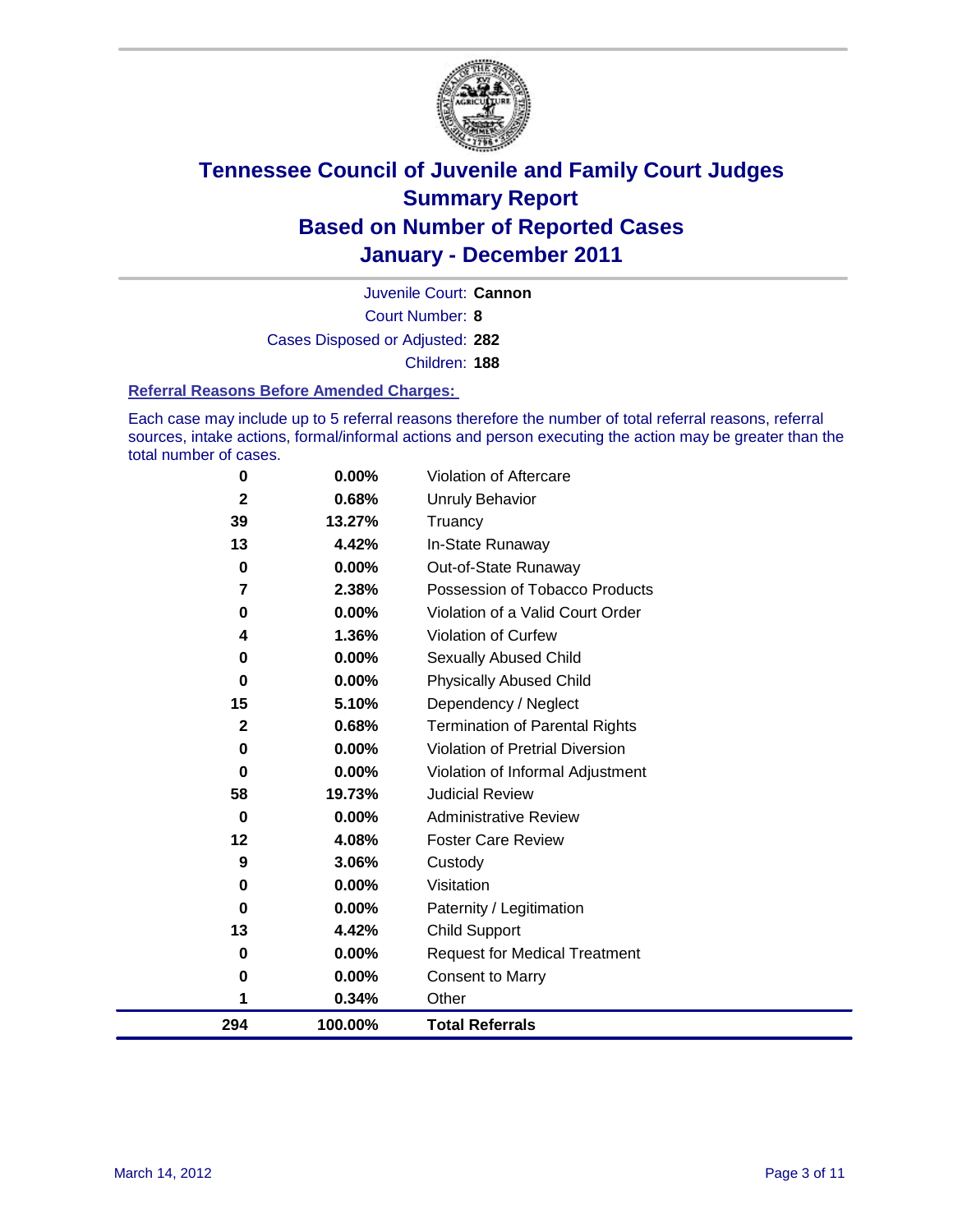

|                            | Juvenile Court: Cannon          |                                   |  |  |
|----------------------------|---------------------------------|-----------------------------------|--|--|
|                            | <b>Court Number: 8</b>          |                                   |  |  |
|                            | Cases Disposed or Adjusted: 282 |                                   |  |  |
|                            |                                 | Children: 188                     |  |  |
| <b>Referral Sources: 1</b> |                                 |                                   |  |  |
| 107                        | 36.39%                          | Law Enforcement                   |  |  |
| 17                         | 5.78%                           | Parents                           |  |  |
| 5                          | 1.70%                           | <b>Relatives</b>                  |  |  |
| 0                          | $0.00\%$                        | Self                              |  |  |
| 42                         | 14.29%                          | School                            |  |  |
| $\bf{0}$                   | $0.00\%$                        | <b>CSA</b>                        |  |  |
| 81                         | 27.55%                          | <b>DCS</b>                        |  |  |
| 0                          | $0.00\%$                        | Other State Department            |  |  |
| 12                         | 4.08%                           | <b>District Attorney's Office</b> |  |  |
| 25                         | 8.50%                           | <b>Court Staff</b>                |  |  |
| 0                          | 0.00%                           | Social Agency                     |  |  |
| 0                          | $0.00\%$                        | <b>Other Court</b>                |  |  |
| 4                          | 1.36%                           | Victim                            |  |  |
| 0                          | $0.00\%$                        | Child & Parent                    |  |  |
| 0                          | $0.00\%$                        | Hospital                          |  |  |
| 0                          | 0.00%                           | Unknown                           |  |  |
| 1                          | 0.34%                           | Other                             |  |  |
| 294                        | 100.00%                         | <b>Total Referral Sources</b>     |  |  |

### **Age of Child at Referral: 2**

| 0  | $0.00\%$ | Unknown            |  |
|----|----------|--------------------|--|
| 0  | 0.00%    | Ages 19 and Over   |  |
| 41 | 21.81%   | Ages 17 through 18 |  |
| 65 | 34.57%   | Ages 15 through 16 |  |
| 23 | 12.23%   | Ages 13 through 14 |  |
| 11 | 5.85%    | Ages 11 through 12 |  |
| 48 | 25.53%   | Ages 10 and Under  |  |
|    |          |                    |  |

<sup>1</sup> If different than number of Referral Reasons (294), verify accuracy of your court's data.

<sup>2</sup> One child could be counted in multiple categories, verify accuracy of your court's data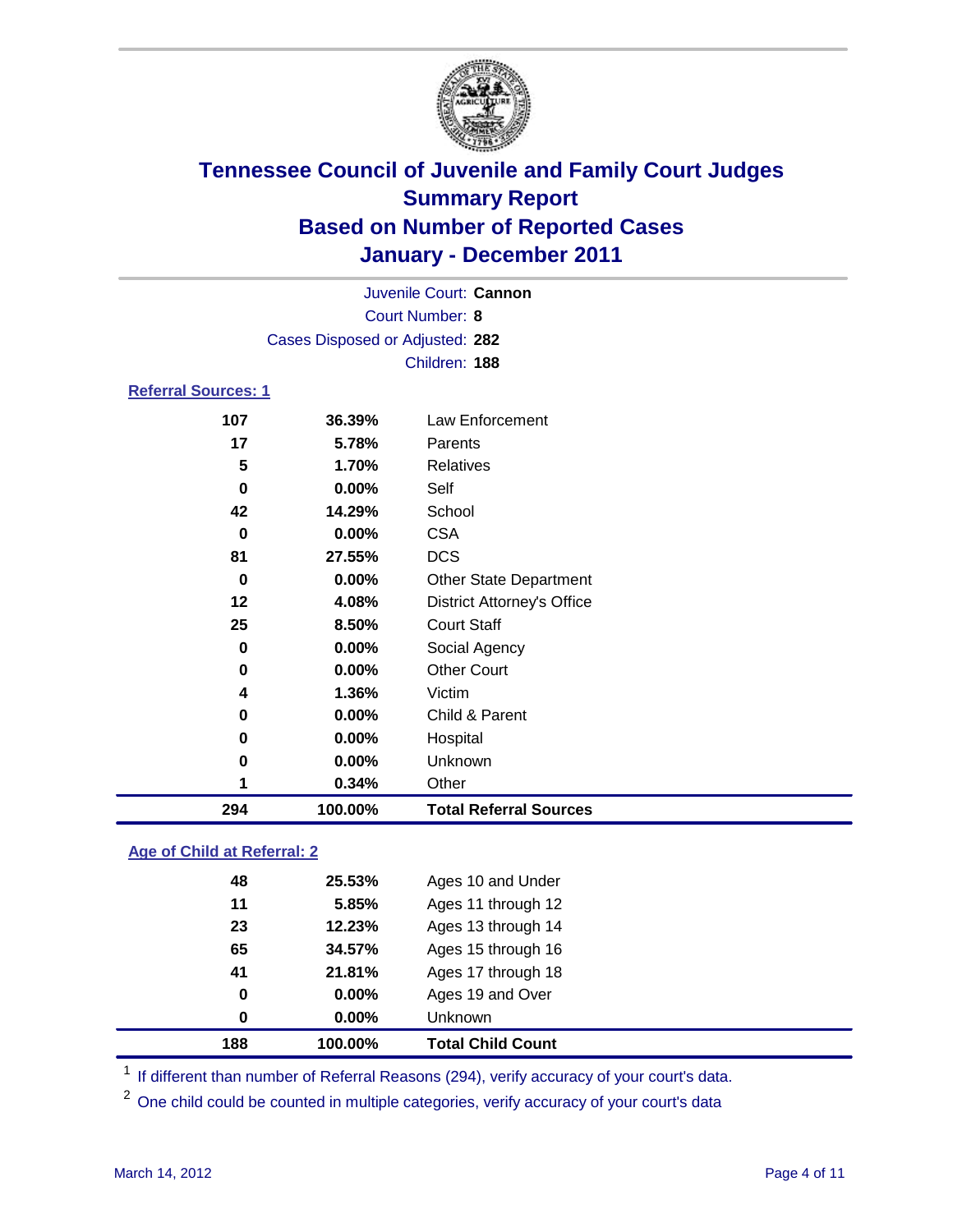

| Juvenile Court: Cannon                  |                                 |                          |  |  |
|-----------------------------------------|---------------------------------|--------------------------|--|--|
| Court Number: 8                         |                                 |                          |  |  |
|                                         | Cases Disposed or Adjusted: 282 |                          |  |  |
|                                         |                                 | Children: 188            |  |  |
| Sex of Child: 1                         |                                 |                          |  |  |
| 111                                     | 59.04%                          | Male                     |  |  |
| 77                                      | 40.96%                          | Female                   |  |  |
| $\pmb{0}$                               | 0.00%                           | Unknown                  |  |  |
| 188                                     | 100.00%                         | <b>Total Child Count</b> |  |  |
| Race of Child: 1                        |                                 |                          |  |  |
| 184                                     | 97.87%                          | White                    |  |  |
| 1                                       | 0.53%                           | African American         |  |  |
| 0                                       | 0.00%                           | Native American          |  |  |
| 0                                       | 0.00%                           | Asian                    |  |  |
| 3                                       | 1.60%                           | Mixed                    |  |  |
| $\mathbf 0$                             | 0.00%                           | Unknown                  |  |  |
| 188                                     | 100.00%                         | <b>Total Child Count</b> |  |  |
| <b>Hispanic Origin: 1</b>               |                                 |                          |  |  |
| $\mathbf 0$                             | 0.00%                           | Yes                      |  |  |
| 188                                     | 100.00%                         | <b>No</b>                |  |  |
| $\mathbf 0$                             | 0.00%                           | Unknown                  |  |  |
| 188                                     | 100.00%                         | <b>Total Child Count</b> |  |  |
| <b>School Enrollment of Children: 1</b> |                                 |                          |  |  |
| 158                                     | 84.04%                          | Yes                      |  |  |
| 30                                      | 15.96%                          | No                       |  |  |
| $\mathbf 0$                             | 0.00%                           | Unknown                  |  |  |
| 188                                     | 100.00%                         | <b>Total Child Count</b> |  |  |

One child could be counted in multiple categories, verify accuracy of your court's data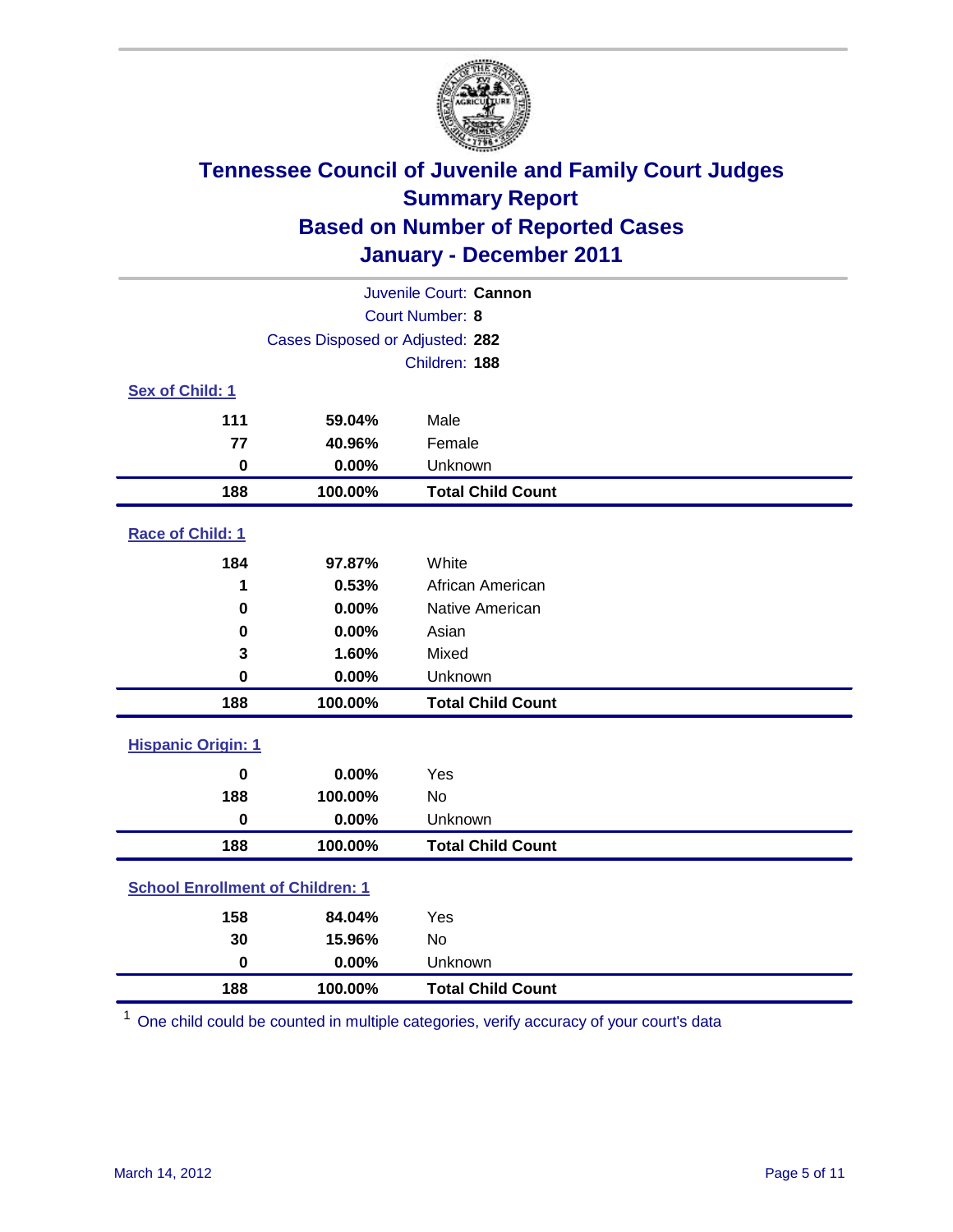

Court Number: **8** Juvenile Court: **Cannon** Cases Disposed or Adjusted: **282** Children: **188**

#### **Living Arrangement of Child at Time of Referral: 1**

| 188          | 100.00%  | <b>Total Child Count</b>     |
|--------------|----------|------------------------------|
| 1            | 0.53%    | Other                        |
| 0            | 0.00%    | Unknown                      |
| 0            | $0.00\%$ | Independent                  |
| 1            | 0.53%    | In an Institution            |
| 1            | 0.53%    | In a Residential Center      |
| 1            | 0.53%    | In a Group Home              |
| 11           | 5.85%    | With Foster Family           |
| $\mathbf{2}$ | 1.06%    | With Adoptive Parents        |
| 33           | 17.55%   | <b>With Relatives</b>        |
| 16           | 8.51%    | With Father                  |
| 54           | 28.72%   | With Mother                  |
| 7            | 3.72%    | With Mother and Stepfather   |
| 4            | 2.13%    | With Father and Stepmother   |
| 57           | 30.32%   | With Both Biological Parents |
|              |          |                              |

#### **Type of Detention: 2**

| 282 | 100.00%  | <b>Total Detention Count</b> |
|-----|----------|------------------------------|
| 0   | $0.00\%$ | Other                        |
| 275 | 97.52%   | Does Not Apply               |
| 0   | $0.00\%$ | Unknown                      |
| 0   | 0.00%    | <b>Psychiatric Hospital</b>  |
| 0   | 0.00%    | Jail - No Separation         |
| 0   | $0.00\%$ | Jail - Partial Separation    |
| 0   | $0.00\%$ | Jail - Complete Separation   |
| 7   | 2.48%    | Juvenile Detention Facility  |
| 0   | $0.00\%$ | Non-Secure Placement         |
|     |          |                              |

<sup>1</sup> One child could be counted in multiple categories, verify accuracy of your court's data

<sup>2</sup> If different than number of Cases (282) verify accuracy of your court's data.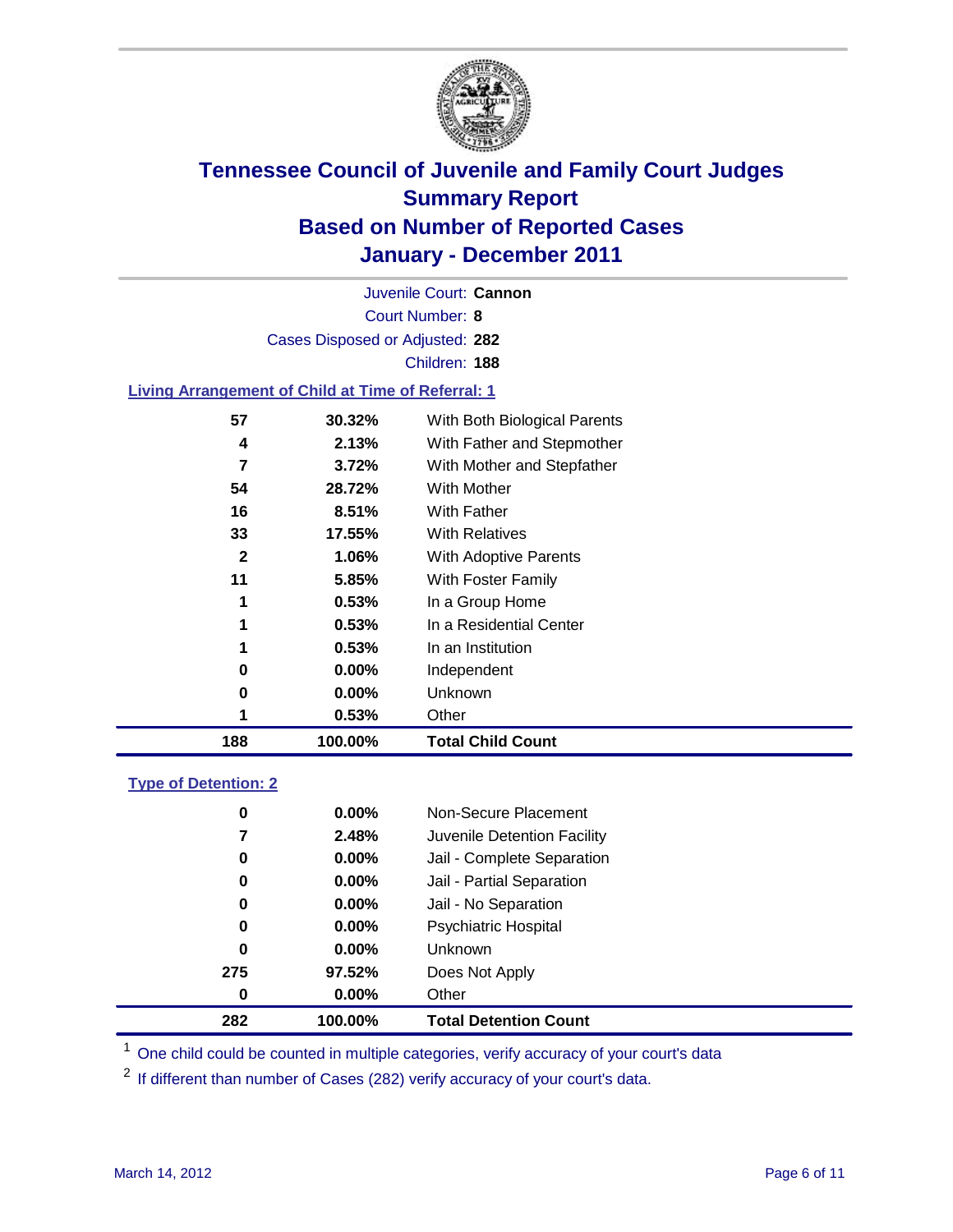

| Juvenile Court: Cannon                             |                                 |                                      |  |  |  |
|----------------------------------------------------|---------------------------------|--------------------------------------|--|--|--|
|                                                    | Court Number: 8                 |                                      |  |  |  |
|                                                    | Cases Disposed or Adjusted: 282 |                                      |  |  |  |
|                                                    | Children: 188                   |                                      |  |  |  |
| <b>Placement After Secure Detention Hearing: 1</b> |                                 |                                      |  |  |  |
| 3                                                  | 1.06%                           | Returned to Prior Living Arrangement |  |  |  |
| $\mathbf{2}$                                       | 0.71%                           | Juvenile Detention Facility          |  |  |  |
| $\bf{0}$                                           | 0.00%                           | Jail                                 |  |  |  |
| 1                                                  | 0.35%                           | Shelter / Group Home                 |  |  |  |
| 0                                                  | 0.00%                           | <b>Foster Family Home</b>            |  |  |  |
| $\bf{0}$                                           | 0.00%                           | Psychiatric Hospital                 |  |  |  |
| 0                                                  | $0.00\%$                        | Unknown                              |  |  |  |
| 275                                                | 97.52%                          | Does Not Apply                       |  |  |  |
| 1                                                  | 0.35%                           | Other                                |  |  |  |
|                                                    |                                 |                                      |  |  |  |
| 282                                                | 100.00%                         | <b>Total Placement Count</b>         |  |  |  |
|                                                    |                                 |                                      |  |  |  |
| <b>Intake Actions: 2</b><br>212                    | 72.11%                          | <b>Petition Filed</b>                |  |  |  |
| 0                                                  | 0.00%                           | <b>Motion Filed</b>                  |  |  |  |
| 4                                                  | 1.36%                           | <b>Citation Processed</b>            |  |  |  |
| 0                                                  | 0.00%                           | Notification of Paternity Processed  |  |  |  |
| 59                                                 | 20.07%                          | Scheduling of Judicial Review        |  |  |  |
| 6                                                  | 2.04%                           | Scheduling of Administrative Review  |  |  |  |
| 13                                                 | 4.42%                           | Scheduling of Foster Care Review     |  |  |  |
| 0                                                  | 0.00%                           | Unknown                              |  |  |  |
| 0                                                  | 0.00%                           | Does Not Apply                       |  |  |  |
| $\pmb{0}$                                          | 0.00%                           | Other                                |  |  |  |

<sup>1</sup> If different than number of Cases (282) verify accuracy of your court's data.

<sup>2</sup> If different than number of Referral Reasons (294), verify accuracy of your court's data.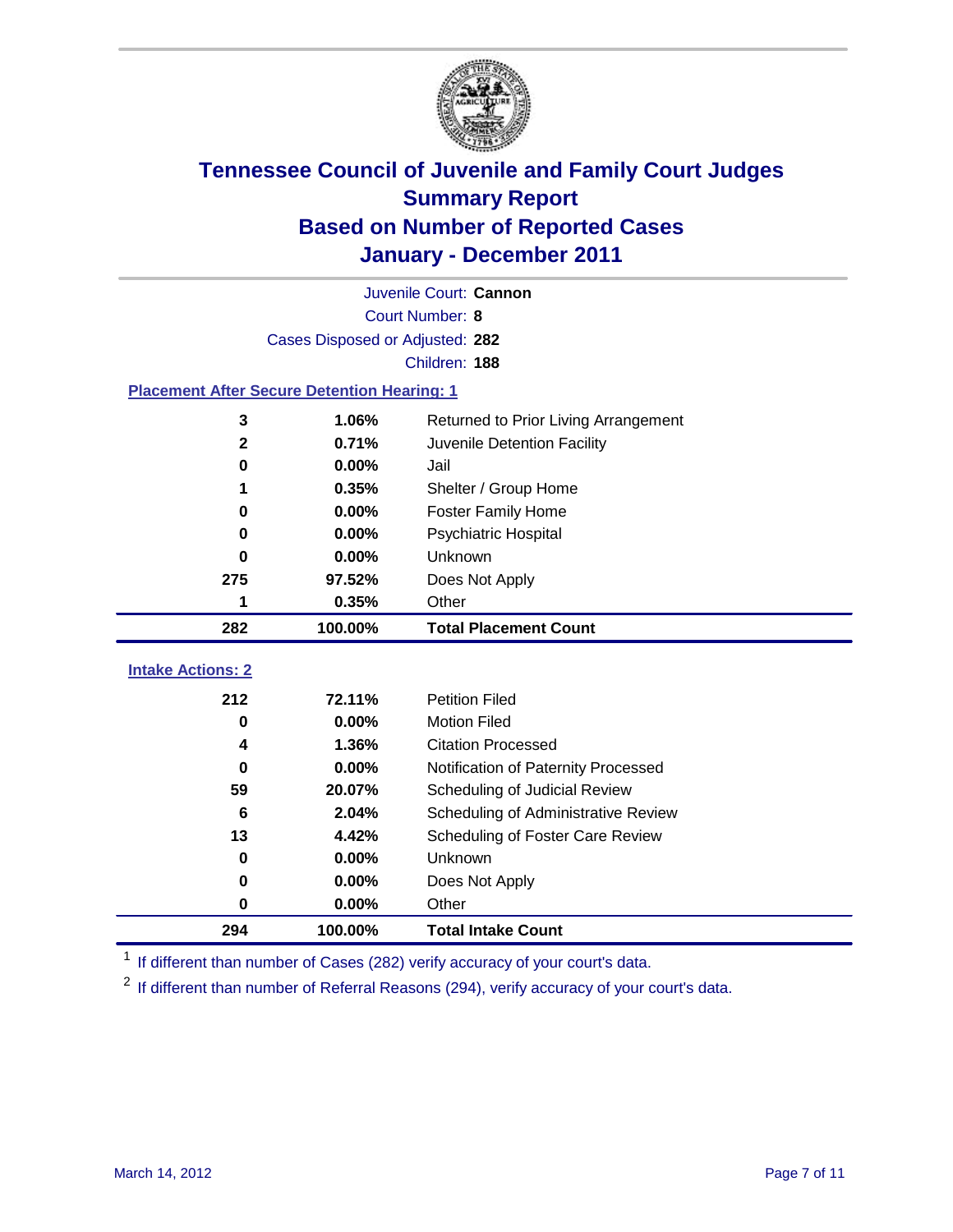

Court Number: **8** Juvenile Court: **Cannon** Cases Disposed or Adjusted: **282** Children: **188**

#### **Last Grade Completed by Child: 1**

| 25                                      | 13.30%  | Too Young for School         |  |
|-----------------------------------------|---------|------------------------------|--|
| 0                                       | 0.00%   | Preschool                    |  |
| 7                                       | 3.72%   | Kindergarten                 |  |
| 6                                       | 3.19%   | 1st Grade                    |  |
| 1                                       | 0.53%   | 2nd Grade                    |  |
| 4                                       | 2.13%   | 3rd Grade                    |  |
| 4                                       | 2.13%   | 4th Grade                    |  |
| 5                                       | 2.66%   | 5th Grade                    |  |
| 8                                       | 4.26%   | 6th Grade                    |  |
| 14                                      | 7.45%   | 7th Grade                    |  |
| 12                                      | 6.38%   | 8th Grade                    |  |
| 26                                      | 13.83%  | 9th Grade                    |  |
| 35                                      | 18.62%  | 10th Grade                   |  |
| 34                                      | 18.09%  | 11th Grade                   |  |
| 3                                       | 1.60%   | 12th Grade                   |  |
| 0                                       | 0.00%   | Non-Graded Special Ed        |  |
| $\overline{2}$                          | 1.06%   | <b>GED</b>                   |  |
| 0                                       | 0.00%   | Graduated                    |  |
| 0                                       | 0.00%   | <b>Never Attended School</b> |  |
| 2                                       | 1.06%   | Unknown                      |  |
| $\mathbf 0$                             | 0.00%   | Other                        |  |
| 188                                     | 100.00% | <b>Total Child Count</b>     |  |
| <b>Enrolled in Special Education: 1</b> |         |                              |  |

| 188 | 100.00% | <b>Total Child Count</b> |
|-----|---------|--------------------------|
|     | 0.53%   | Unknown                  |
| 174 | 92.55%  | No                       |
| 13  | 6.91%   | Yes                      |
|     |         |                          |

One child could be counted in multiple categories, verify accuracy of your court's data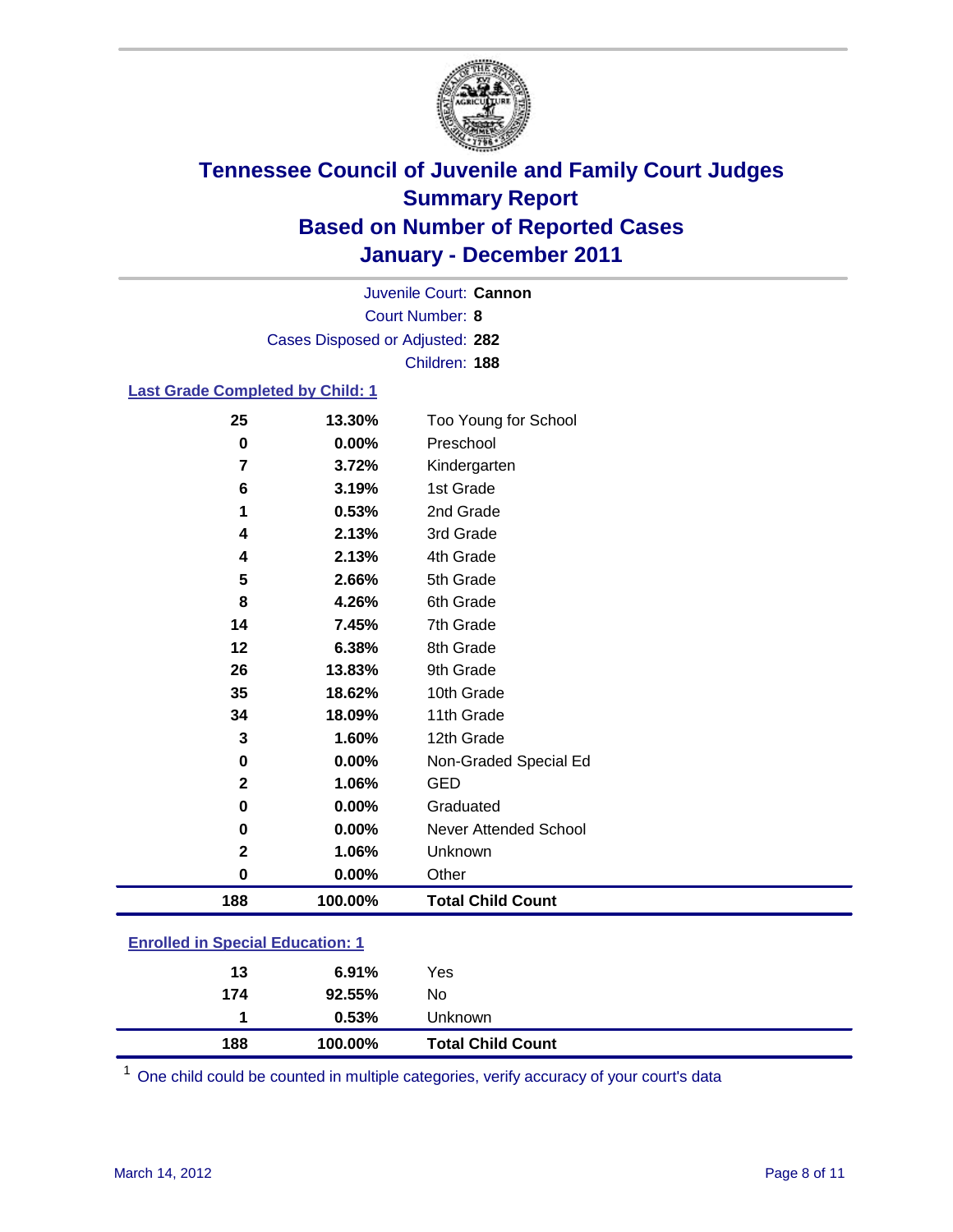

| Juvenile Court: Cannon |                                 |                           |  |  |  |
|------------------------|---------------------------------|---------------------------|--|--|--|
|                        | <b>Court Number: 8</b>          |                           |  |  |  |
|                        | Cases Disposed or Adjusted: 282 |                           |  |  |  |
|                        | Children: 188                   |                           |  |  |  |
|                        | <b>Action Executed By: 1</b>    |                           |  |  |  |
| 269                    | 91.50%                          | Judge                     |  |  |  |
| 12                     | 4.08%                           | Magistrate                |  |  |  |
| 0                      | $0.00\%$                        | <b>YSO</b>                |  |  |  |
| 13                     | 4.42%                           | Other                     |  |  |  |
| 0                      | 0.00%                           | Unknown                   |  |  |  |
| 294                    | 100.00%                         | <b>Total Action Count</b> |  |  |  |

### **Formal / Informal Actions: 1**

| 28  | 9.52%    | Dismissed                                        |
|-----|----------|--------------------------------------------------|
| 0   | $0.00\%$ | Retired / Nolle Prosequi                         |
| 56  | 19.05%   | <b>Complaint Substantiated Delinquent</b>        |
| 58  | 19.73%   | <b>Complaint Substantiated Status Offender</b>   |
| 14  | 4.76%    | <b>Complaint Substantiated Dependent/Neglect</b> |
| 0   | $0.00\%$ | <b>Complaint Substantiated Abused</b>            |
| 0   | $0.00\%$ | <b>Complaint Substantiated Mentally III</b>      |
| 0   | $0.00\%$ | Informal Adjustment                              |
| 3   | 1.02%    | <b>Pretrial Diversion</b>                        |
| 0   | $0.00\%$ | <b>Transfer to Adult Court Hearing</b>           |
| 0   | $0.00\%$ | Charges Cleared by Transfer to Adult Court       |
| 24  | 8.16%    | Special Proceeding                               |
| 7   | 2.38%    | <b>Review Concluded</b>                          |
| 104 | 35.37%   | Case Held Open                                   |
| 0   | $0.00\%$ | Other                                            |
| 0   | $0.00\%$ | <b>Unknown</b>                                   |
| 294 | 100.00%  | <b>Total Action Count</b>                        |

<sup>1</sup> If different than number of Referral Reasons (294), verify accuracy of your court's data.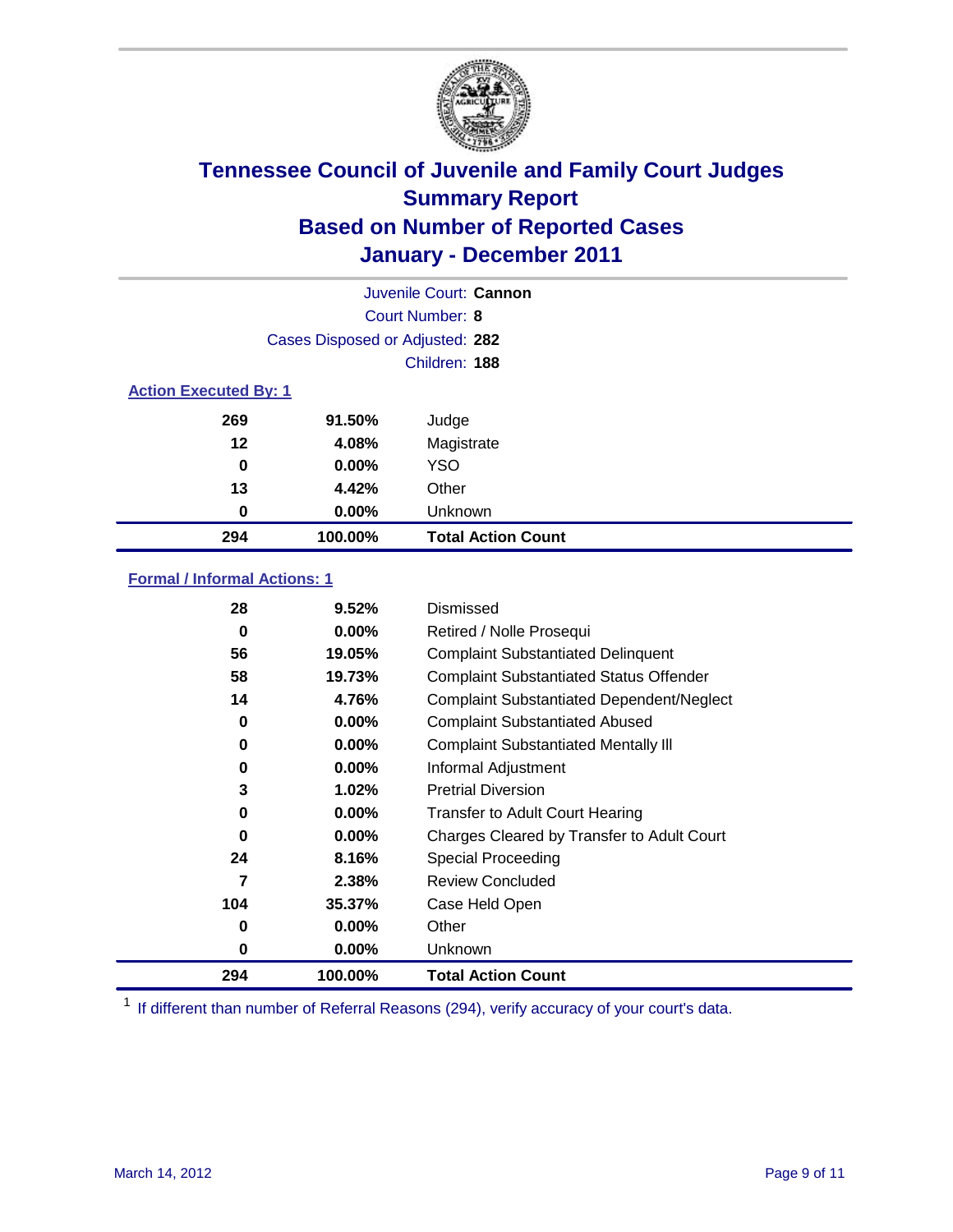

|                       |                                 | Juvenile Court: Cannon                                |
|-----------------------|---------------------------------|-------------------------------------------------------|
|                       |                                 | <b>Court Number: 8</b>                                |
|                       | Cases Disposed or Adjusted: 282 |                                                       |
|                       |                                 | Children: 188                                         |
| <b>Case Outcomes:</b> |                                 | There can be multiple outcomes for one child or case. |
| 27                    | 7.24%                           | <b>Case Dismissed</b>                                 |
| 1                     | 0.27%                           | Case Retired or Nolle Prosequi                        |
| 1                     | 0.27%                           | Warned / Counseled                                    |
| 103                   | 27.61%                          | Held Open For Review                                  |
| 43                    | 11.53%                          | Supervision / Probation to Juvenile Court             |
| 0                     | 0.00%                           | <b>Probation to Parents</b>                           |
| 0                     | 0.00%                           | Referral to Another Entity for Supervision / Service  |
| 6                     | 1.61%                           | Referred for Mental Health Counseling                 |
| 2                     | 0.54%                           | Referred for Alcohol and Drug Counseling              |
| 0                     | 0.00%                           | <b>Referred to Alternative School</b>                 |
| 0                     | 0.00%                           | Referred to Private Child Agency                      |
| 0                     | 0.00%                           | Referred to Defensive Driving School                  |
| 0                     | 0.00%                           | Referred to Alcohol Safety School                     |
| 4                     | 1.07%                           | Referred to Juvenile Court Education-Based Program    |
| 0                     | 0.00%                           | Driver's License Held Informally                      |
| 0                     | 0.00%                           | <b>Voluntary Placement with DMHMR</b>                 |
| 0                     | 0.00%                           | <b>Private Mental Health Placement</b>                |
| 0                     | 0.00%                           | <b>Private MR Placement</b>                           |
| 0                     | 0.00%                           | Placement with City/County Agency/Facility            |
| 4                     | 1.07%                           | Placement with Relative / Other Individual            |
| 5                     | 1.34%                           | Fine                                                  |
| 1                     | 0.27%                           | <b>Public Service</b>                                 |
| 6                     | 1.61%                           | Restitution                                           |
| 0                     | 0.00%                           | Runaway Returned                                      |
| 1                     | 0.27%                           | No Contact Order                                      |
| 0                     | 0.00%                           | Injunction Other than No Contact Order                |
| 0                     | 0.00%                           | <b>House Arrest</b>                                   |
| 3                     | 0.80%                           | <b>Court Defined Curfew</b>                           |
| 0                     | 0.00%                           | Dismissed from Informal Adjustment                    |
| 0                     | 0.00%                           | <b>Dismissed from Pretrial Diversion</b>              |
| 0                     | 0.00%                           | Released from Probation                               |
| 0                     | 0.00%                           | <b>Transferred to Adult Court</b>                     |
| 0                     | 0.00%                           | <b>DMHMR Involuntary Commitment</b>                   |